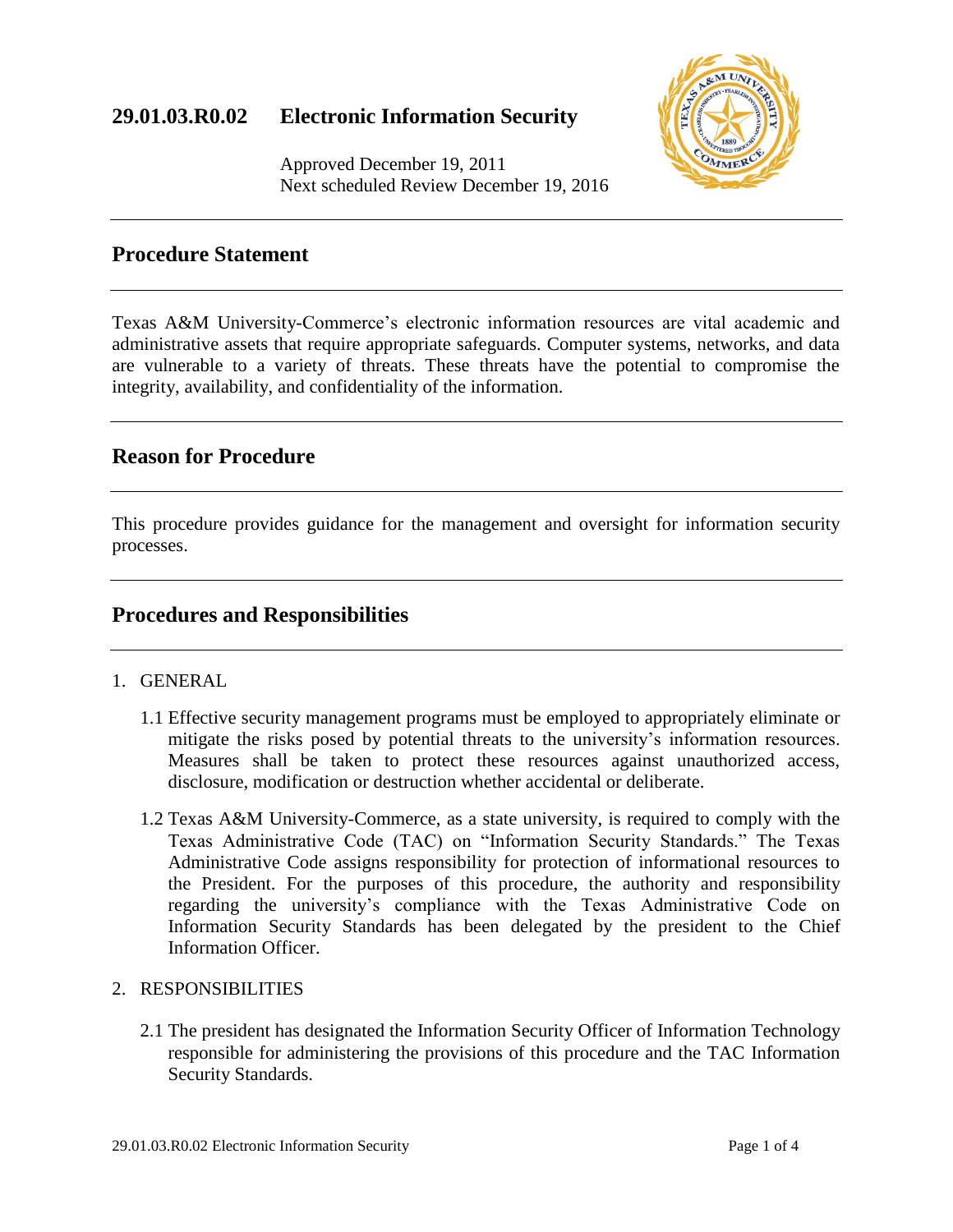- 2.2 The head or director of a department shall be responsible for ensuring that an appropriate security program is in effect and that compliance with this procedure and TAC Standards is maintained for information systems owned and operationally supported by the department.
- 2.3 The head or director of a department which provides operational support (custodian) for information systems owned by another A&M-Commerce department shall have the responsibility for ensuring that an appropriate security program is in effect and that compliance with TAC Standards is maintained for the supported information systems.
- 2.4 Operational responsibility for compliance with TAC Standards may be delegated by the department head or director to the appropriate information system support personnel (e.g. System Administrators) within the department.
- 2.5 Mission Critical or Confidential Information maintained on an individual workstation or personal computer must be afforded the appropriate safeguards stated in the TAC Standards. It is the responsibility of the operator, or owner, and/or departmental Systems Administrator of that workstation or personal computer to insure that adequate security measures are in place and that an annual risk assessment is performed.

### 3. COMPLIANCE ASSESSMENT REPORTING

- 3.1 Departments having ownership or custodial responsibility for electronic information systems shall ensure that on an annual basis, a security assessment report is filed with the Information Security Officer. This report is produced by the Information Security Awareness Assessment and Compliance (ISAAC) system. The report shall be filed by the designated system administrator or custodian of the information system.
- 3.2 Departments having responsibility for information resources which store, transmit, or process mission critical or confidential information may assess their security posture and measure their compliance with the TAC Information Security Standards by using the ISAAC system.

#### 4. INFORMATION SECURITY STANDARDS

4.1 The procedures determining acceptable use of A&M-Commerce information resources are addressed in the following information security standards:

#### **For all campus users**

| <b>Acceptable Use</b>          | Acceptable use of university computing resources           |
|--------------------------------|------------------------------------------------------------|
| <b>Authorized Software</b>     | Standards for licensed software use                        |
| <b>Email Usage</b>             | Standards for ensuring prudent and acceptable use of email |
| <b>Internet/Intranet Usage</b> | Acceptable use of university network resources             |
| <b>Malicious Code</b>          | Detection and blocking of viruses and spyware              |
| <b>Network Access</b>          | Standards for access and use of network infrastructure     |
| <b>Password Authentication</b> | Standards for complexity of passwords and management       |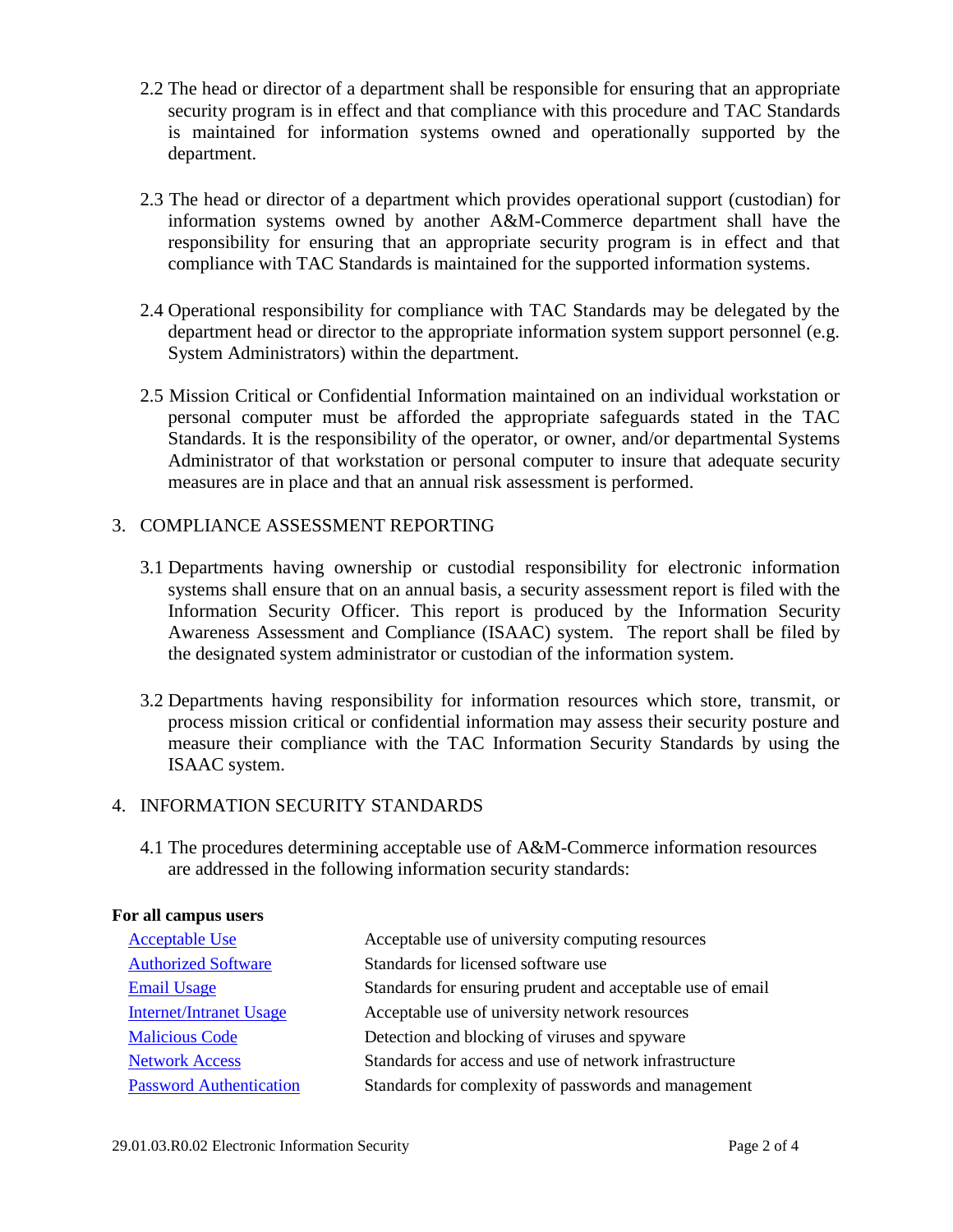| <b>Portable Computing</b>           | Standards for storage of confidential data stored on mobile<br>computing devices |
|-------------------------------------|----------------------------------------------------------------------------------|
| Privacy                             | Conveys the limits and expectations of privacy                                   |
| For network administrators          |                                                                                  |
| <b>Network Configuration</b>        | Standards for maintenance and expansion and use of network<br>infrastructure     |
| For system administrators           |                                                                                  |
| <b>Account Management</b>           | Standards for administration of user accounts                                    |
| <b>Administrator/Special Access</b> | Standards for administration of special access privilege accounts                |
| <b>Backup/Recovery</b>              | Standards for backup and recovery of systems containing essential<br>data        |
| <b>Change Management</b>            | Procedures for modifications of system configuration information                 |
| <b>Incident Management</b>          | Describes prevention, detection, and response to security incidents              |
| <b>Intrusion Detection</b>          | Management of the detection of attempts to bypass security                       |
| <b>Physical Access</b>              | Management of access to information infrastructure                               |
| <b>Security Monitoring</b>          | Ensures security controls are in place and effective                             |
| <b>Server Hardening</b>             | Ensures server controls are configured to protect confidential<br>information    |
| <b>Vendor Access</b>                | Require non-University employee to sign non-disclosure form prior<br>to access   |
| For system developers               |                                                                                  |
| <b>System Development</b>           | Process ensuring accurate and efficient system acquisition and/or<br>development |

# **Related Statutes, Policies, or Requirements**

System Policy *[29.01 Information Resources](http://policies.tamus.edu/29-01.pdf)*

System Regulation *[29.01.03 Electronic Information](http://policies.tamus.edu/29-01-03.pdf) Services Access and Security*

University Procedure *[29.01.03.R0.01 Information Security Standards Portable Computing](http://www.tamuc.edu/aboutUs/policiesProceduresStandardsStatements/rulesProcedures/29InformationResources/29.01.03.R0.01InformationSecurityStandardsPortableComputing.pdf)*

Supersedes:

University Rule *24.99.99.R1 Electronic Information Security* 

University Procedure *24.99.99.R1.01 Electronic Information Security Standards*